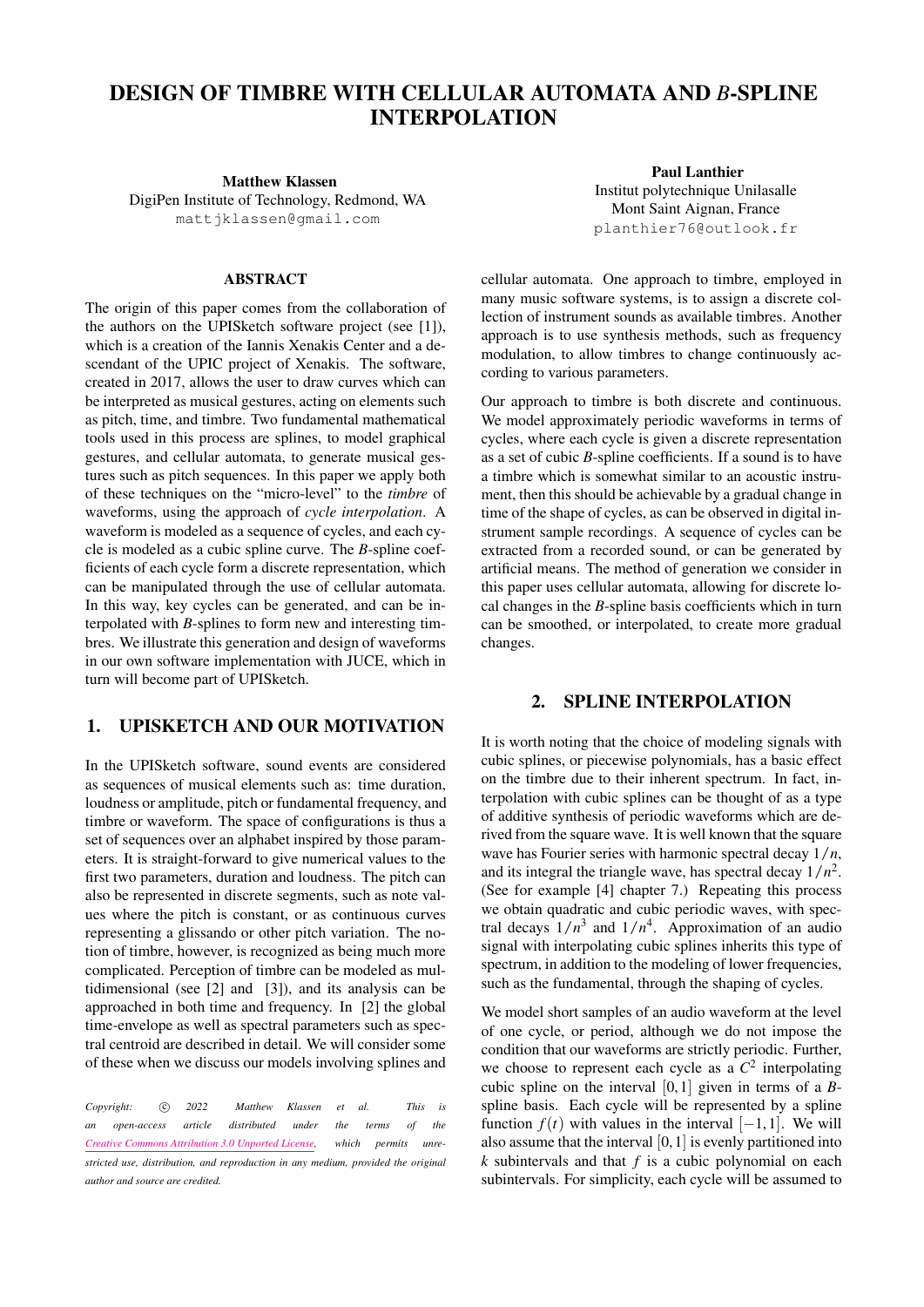start and end with value 0. It is then natural to use the knot sequence

$$
\mathbf{t} = \{t_0, \dots, t_N\} = \{0, 0, 0, 0, \frac{1}{k}, \frac{2}{k}, \dots, \frac{k-1}{k}, 1, 1, 1, 1\}
$$

with associated *B*-spline basis:

$$
\{\mathscr{B}_0(t),\mathscr{B}_1(t),\ldots,\mathscr{B}_{n-1}(t)\}.
$$

Each cubic *B*-spline basis function  $\mathcal{B}_i(t)$  uses 5 consecutive knot values:  $t_i, \ldots, t_{i+4}$  and is positive on the interval of its support:  $(t_i, t_{i+4})$ . The dimension is  $n = k+3$  and thus  $N = k + 6$ . In this way, the spline

$$
f(t) = c_0 \mathscr{B}_0(t) + \cdots + c_{n-1} \mathscr{B}_{n-1}(t)
$$

will satisfy  $f(0) = 0 = c_0$  and  $f(1) = 0 = c_{n-1}$ . The remaining *B*-spline coefficients can be considered a discrete representation of the cycle which can evolve through various discrete transformations. In some cases, cycle data may be derived from actual recorded sounds, or audio files, or cycles may be generated through algorithmic processes, or synthesis. The spline function *f* can be evaluated by nested linear interpolation, or the de Boor Algorithm:

de Boor Algorithm for *B*-spline evaluation:

First, set  $c_i^0 = c_i$  for  $i = 0, ..., n - 1$ . Next for  $t \in [0, 1]$ choose *J* so that  $t \in [t_J, t_{J+1})$ . Then for  $p = 1, 2, 3$ , for  $i = J - 3 + p, \ldots, J$ , set:

$$
c_i^p = \frac{t - t_i}{t_{i+3-(p-1)} - t_i}c_i^{p-1} + \frac{t_{i+3-(p-1)} - t}{t_{i+3-(p-1)} - t_i}c_{i-1}^{p-1}
$$

Finally, the output is  $f(t) = c_J^3$ .

The use of *B*-splines for audio waveform synthesis occurs in the work of Nick Collins [\[5\]](#page-6-4), in which one cycle of the waveform can be manipulated by the movement of control points, as well as in the modeling of envelopes for  $F_0$ synthesis as in [\[6\]](#page-6-5). Collins' software implementation provides the user with the ability to modulate the timbre of the resulting waveform by moving control points. Our approach is to replace the control by the user of individual cycles with cellular automata for the generation of key cycles. These key cycles are then interpolated to create "in between" cycles with *B*-spline interpolation. This extends the work in [\[7\]](#page-7-0), where all key cycles are assumed to come from an audio signal. As initial input to the CA, we may also use one cycle from an original audio sample.

Since we may derive a cycle from actual audio data, we state a few more parameters which determine the model. It is useful to keep the number of subintervals *k* constant throughout a generated sequence of cycles, and to keep the subintervals of  $[0, 1]$  of uniform length. Then the dimension of the vector space *V* of  $C^2$  cubic splines on the sequence of subintervals is  $n = k + 3$ , with basis given as above. In order to approximate one cycle of a recorded audio waveform, we need to have *n* inputs in the interval  $[0, 1]$ , which are evenly spaced, according to the Schoenberg Whitney Theorem on spline interpolation (see [\[8\]](#page-7-1)). So we use the *k*−1 knot values which occur strictly inside the interval  $[0, 1]$ , as well as two more values at the midpoints of the outer two subintervals:  $\frac{1}{2k}$  and  $1 - \frac{1}{2k}$ . These  $k+1$  inputs, together with the end conditions  $f(0) = 0$  $f(1)$  will then guarantee a unique solution in *V*. In figure [1](#page-1-0) is an example of interpolating cubic spline to one cycle of audio data with 330 sample points. The spline, drawn here in blue, uses  $n = 60$  interpolation points.



<span id="page-1-0"></span>Figure 1. Spline interpolation of audio data

An analogy for this type of sound model comes from animation with key framing. Here, the cycle plays the role of one frame in animation, where the key frames might come from an artist's imaginative drawing, or they might come from motion capture data. In the same way, one key cycle might come from some idea for the design of timbre, or it might come from one cycle which is captured from a particular audio recording. In the previous paper [\[7\]](#page-7-0) we explore mostly the latter case, but here we explore the former case: the design of timbre.

## 3. CYCLE INTERPOLATION (CI)

As in [\[7\]](#page-7-0), we use a second set of splines to control the evolution of the cycles between key cycles. We call this set of splines *meta-splines* and the set of splines which model individual cycles *cycle-splines*. It is reasonable to use the same types for both sets, for instance  $C^2$  cubic splines. However, for computational speed, especially when there are many key cycles to interpolate, we may also use piecewise linear meta-splines.

An important point, raised by Collins in [\[5\]](#page-6-4), is that linear interpolation between spline coefficients can be equivalent to an "audio crossfade", meaning that the final samples produced are nothing more than the fade out of one block of samples while another is faded in. This is a consequence of the simple observation that a linear combination of *B*-spline coefficients produces an equivalent linear combination of output values of the spline functions. One way to avoid this type of crossfade is to supply cycles with an envelope, which can be as simple as a sequence of scaling factors for each cycle. Such scaling factors can be derived from realistic envelopes of actual recorded sounds, or generated in other ways. Any nonlinear choice of such scale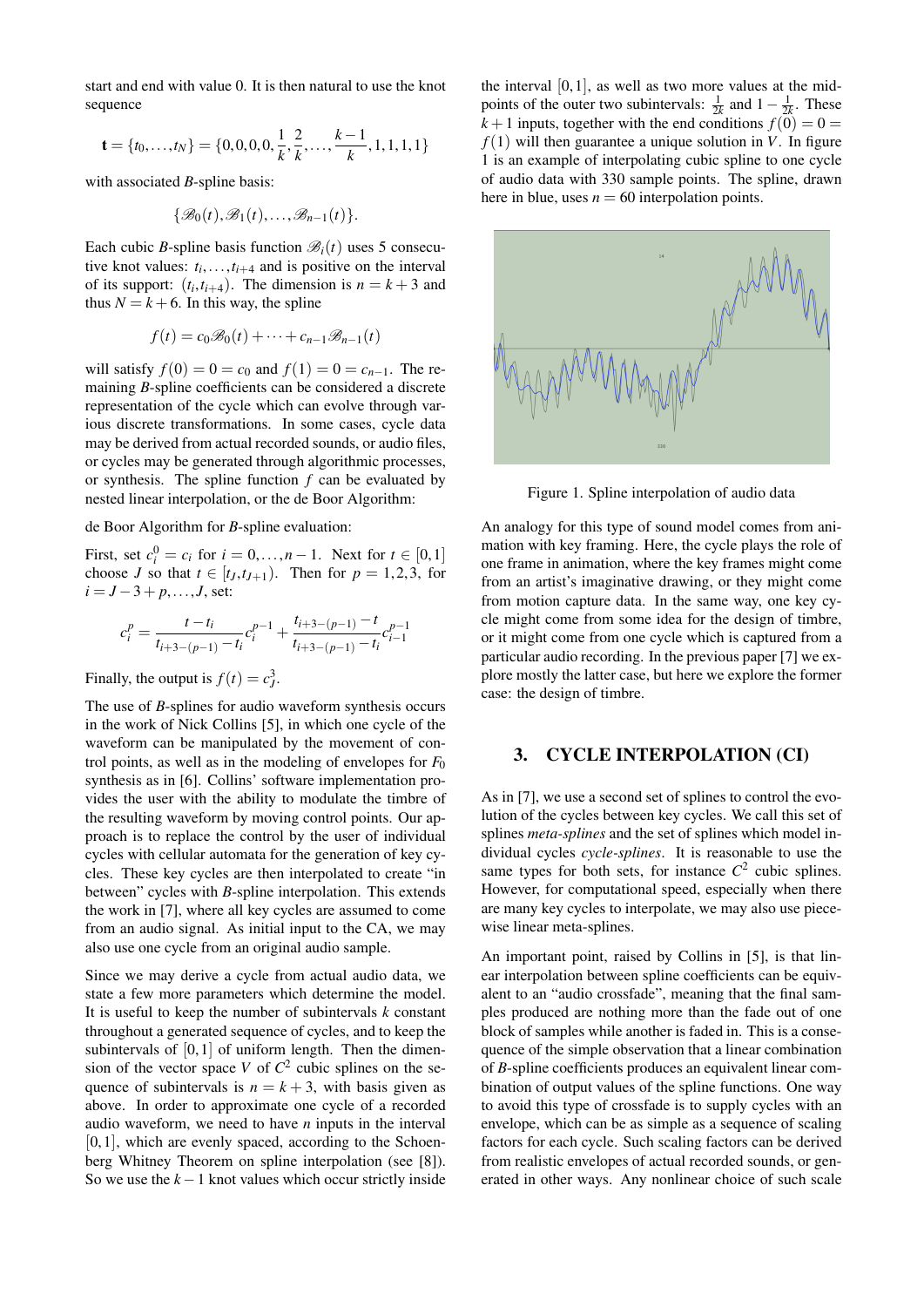factors will avoid the case that the resulting cycle interpolation becomes an audio crossfade.

Our synthesis model consists of a sequence of cycles *C<sup>j</sup>* , some of which are key cycles and are generated by some algorithmic process, and the rest of which are interpolated. There are two main types of key cycle sequences: regular and irregular. The regular case places key cycles at regular time intervals, with a fixed number of intermediate cycles. The irregular case usually places more key cycles near the beginning of an audio sequence or waveform, in order to simulate an instrument sample which begins with an attack and decay phase. Such irregular sequences of positive integers can be generated in various ways, for instance with the classical Fibonacci sequence, or squares, etc.

## 4. CELLULAR AUTOMATA (CA)

A natural process in music composition is to develop interesting material from a simple element, such as the subject for a fugue, or a melody or phrase. The idea is to generate new elements through musical transformations, such as inversion and transposition. This can be extended further by using other properties, or musical dimensions, such as rhythm, pitch, dynamics, and also timbre. Such transformations of a musical element can be done locally, making changes to a note based on its neighbors for instance. This leads naturally to Cellular Automata (CA), which are computed by a local rule.

CA are already present in the UPISketch software, acting on parameters of pitch and time, as explained in [\[9\]](#page-7-2), so it is compelling to extend this action to timbre. CA have also been used to model timbre in various ways. For example, in the work of Miranda ( [\[10\]](#page-7-3), [\[11\]](#page-7-4)) 2-dimensional CA and granular synthesis are used to generate timbres which follow some of the natural properties of acoustically generated sounds. Miranda says: "the cellular automaton models the way in which most natural sounds produced by acoustic instruments evolve: they tend to converge from a wide distribution of their partials to form oscillatory patterns." The grains which are used as "building blocks" are typically  $30 - 40$  ms in length. In our work we also use small segments, or "cycles", about  $1-20$  ms of digital audio, represented with a polynomial spline model. The timbre evolves through a sequence of cycles which can be generated with CA, and which can also progress from chaotic spectrum (attack phase) to narrower band oscillatory patterns. We focus here on 1-dimensional CA.

We begin our description of CA as a *local rule* which generates a sequence of *n*-dimensional vectors

$$
\mathbf{v}_k=(c_0,c_1,\ldots,c_{n-1}).
$$

This means that we generate vectors iteratively according a function *F* so that

$$
\mathbf{v}_{k+1} = F(\mathbf{v}_k)
$$

in some neighborhood  $\mathcal{N}_i$  of each coordinate  $c_i$ , for  $i =$  $0, \ldots, n-1$ . The neighborhood N specifies a set of indices *k* containing *i*. For our application to audio cycles, we suppose that each such vector consists of the *B*-spline coefficients for one cycle. In order to render audio samples from one such cycle, we evaluate the linear combination of *B*-splines, the spline function

$$
f(t) = c_0 \mathscr{B}_0(t) + \cdots + c_{n-1} \mathscr{B}_{n-1}(t)
$$

at each of the sample input values *t*. A typical case could be, for instance, a cycle consisting of 100 output samples generated from a function  $f(t)$  with  $n = 20$  cubic *B*-spline coefficients, at sample rate 48 kHz, producing a tone with fundamental frequency 480 Hz.

A simple type of local rule used to define a CA is to average neighboring values. For example, if we denote the coordinates of  $\mathbf{x}_{k+1}$  as  $c_i'$ :

$$
c'_{i} = \frac{1}{2}(c_{i} + c_{i-1}).
$$

This local rule also can be interpreted as a filter. (To evaluate for  $i = 0$  we assume  $c_{-1} = 0$ .) If we apply this local rule directly to samples, we have a familiar low-pass filter (transfer function  $\mathcal{H}(z) = \frac{1}{2}(1+z^{-1})$ ), but if we apply it to the *B*-spline coefficients of one cycle the result is slightly different. The result can be seen through the process of *B*spline evaluation with the de Boor algorithm. With degree  $d = 3$ , each output sample is the result of nested linear interpolation starting from 4 *B*-spline coefficients. A delay by one *B*-spline coefficient then has the effect of a delay by one subinterval on the time axis, but only within one cycle. If the subintervals are evenly spaced, this will in turn have the effect of a delay by  $\alpha$  samples within the cycle, where  $\alpha$  is the number of samples per subinterval, which is not necessarily an integer. If  $\alpha$  is in fact an integer, then this filter is similar to an inverse comb filter, with magnitude frequency response having notches at  $\frac{f_N}{\alpha}(2i+1)$  for integers *i* and Nyquist frequency *fN*. However, since the local rule is applied one cycle at a time, it does not perform exactly as a filter which is typically applied continuously to an audio stream.

Next we consider another familiar class of CA called Elementary Cellular Automata, which are defined and illustrated here [\[12\]](#page-7-5). These CA are set up to act on vectors of 0's and 1's, which can be easily adapted to apply to *B*spline coefficients. They are locally defined using one cell and its two neighbors. The output is 0 or 1 depending on the binary digits of a positive integer *r*, with  $0 \le r \le 255$ . Let *r* be written as an 8-digit binary expansion:  $r_7r_6 \dots r_0$ (so that  $r_7$  is the binary coefficient of  $2^7$ ) and let the current vector **x** be represented as a binary string  $x_0x_1 \ldots x_{n-1}$ . In order to process consecutive triples, also assume we have  $x_{-1} = x_n = 0$ . Then for each cell (or coordinate)  $x_i$  we consider the triple  $x_{i-1}x_ix_{i+1}$  as the binary expansion of an integer  $b(i)$  from 0 to 7. The local rule then assigns the value  $r_{b(i)}$  as the output  $x_i'$ . Denote this Elementary CA as *ECA*( $r$ ). We illustrate the local rule for  $ECA(30)$  in Table [1.](#page-3-0) The first row gives the 8 possible triples  $x_{i-1}x_ix_{i+1}$  and the second row is the output  $r_{b(i)}$ .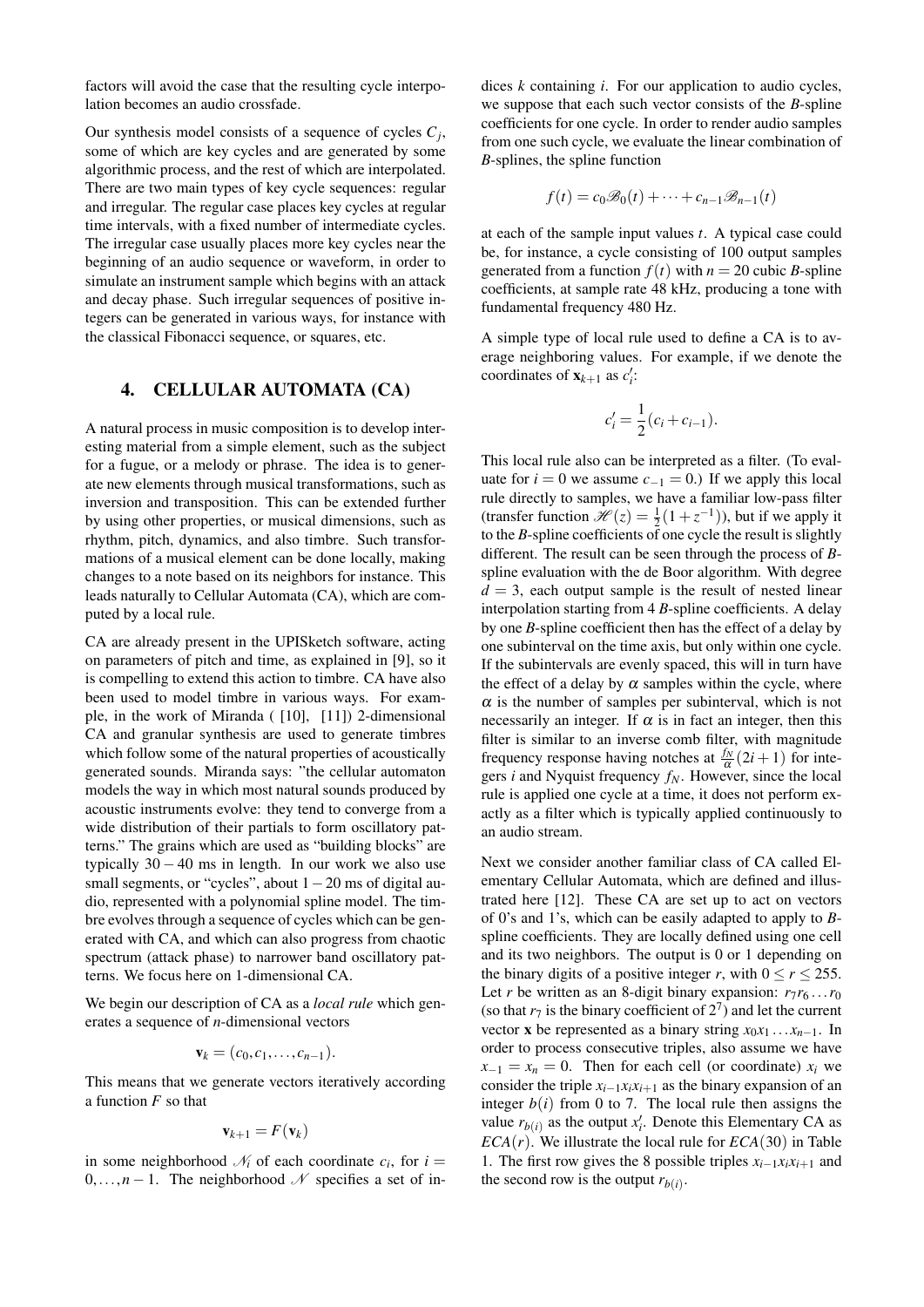| $111 \mid 110 \mid 101$ |  |  | $\mid$ 100   011   010   001 | $\vert$ 000 |
|-------------------------|--|--|------------------------------|-------------|
|                         |  |  |                              |             |

Table 1. local rule for ECA(30)

<span id="page-3-0"></span>

<span id="page-3-1"></span>Table 2. output from ECA(30),  $n = 41$ 

As in [\[12\]](#page-7-5), we take as initial input sequence to  $ECA(r)$ , a vector **x** of length *n* odd, with  $x_i = 1$  for  $i = \frac{n-1}{2}$ , and  $x_i = 0$ otherwise. In Table [2,](#page-3-1) we use  $n = 41$  and replace 0's with spaces for ease of visualization.

We apply  $ECA(r)$  to *B*-spline coefficients  $c_i$  by multiplication with  $a + bx_i$  for some choice of values a and b with  $a + b = 1$ . This allows the generation of key cycles which are derived from a particular fixed cycle  $C_0$ , with *B*-spline coefficients  $c_i$ ,  $i = 0,...,n-1$ . If  $a = 1$  then there is no change to the cycles. If  $b = 1$  then we have the maximal change as the *B*-spline coefficients are turned on or off according to the value of  $x_i$  in the sequence. Another approach is to borrow a sequence of key cycles from a recorded sound and to apply  $ECA(r)$  iterates to this sequence. Again, the amount of change to the cycles can be modified by the choice of *a* and *b*. In this way, timbre is modified through the action of CA on the *B*-spline coefficients of cycles. In the next section we see how this notion of effecting change in other musical elements can also be described through the action of various CA.

## 5. MULTIDIMENSIONAL MUSIC SEQUENCE

In order to describe the action of CA on music sequences, we begin with the general definition of CA. In general, a 1-D deterministic cellular automaton is described by a neighbourhood  $N \subset \mathbb{Z}$ , a set A called an alphabet, with  $\mathscr{X} = \mathbb{A}^{\mathbb{Z}}$ , and a transformation  $F : \mathscr{X} \to \mathscr{X}$  defined by

its local function 
$$
f : \mathbb{A}^{\mathcal{N}} \to \mathbb{A}
$$
 by the relation :  

$$
F(\mathbf{x})_i = f((x_{i+k})_{k \in \mathcal{N}}) = f(x_{i+k_1},...,x_{i+k_n}).
$$

For 2-D automata,  $\mathbb{Z}$  must be replaced by  $\mathbb{Z}^2$ , and for 3-D automata by  $\mathbb{Z}^3$ . A simple but essential CA is called the shift map acting the following way :  $\forall x \in \mathbb{A}^{\mathbb{Z}} : \sigma(x) =$  $x_{i+1}$ . For every CA *F* we have that  $F \circ \sigma = \sigma \circ F$ . We introduce two automata with  $\mathcal{N} = \{0, 1\}$ ,  $\tau = \sigma + id$  and ∆ = σ−id. The first one is called the *Ledrappier automaton* and the second one the *Vieru automaton*. Those two CA have been widely studied in [\[13,](#page-7-6) [14\]](#page-7-7).  $f_{\tau}(a,b) = a + b$ and  $f_{\Delta}(a,b) = b - a$ .

Next, we define a music sequence as a sequence of sound events, each of which can be described by pitch  $\alpha$ , duration  $β$ , and timbre γ. We restrict here to these parameters simply to illustrate with a basic example. Each of these elements can be described in an absolute sense, or a relative sense. For pitch, for instance, the absolute sense could be given as fundamental frequency in Hz, or as a letter name such as *A*4 to indicate fundamental frequency restricted to the equal temperament system based on  $A4 = 440$  Hz. The relative sense for pitch describes the interval compared to the previous pitch, which could be given by a frequency ratio such as  $\frac{3}{2}$ , or a musical interval interval name such as Just Perfect Fifth. In the equal temperament system intervals can be simply indicated as an integer number of semitones, or if the sequence of pitches is considered under octave equivalence, as integers modulo 12, or  $\mathbb{Z}_{12}$ . In a similar way we can express the time values of notes in absolute or relative time (or duration) since the previoius note onset. All of these concepts are of course displayed in traditional music notation. The element of timbre, however, tends to be treated quite differently. In the broadest sense, when one scores for orchestra there is a discrete set of instruments representing different timbres. Also, solo instruments, such as bowed or plucked strings, have timbre markings such as *sul ponticello* or *sul tasto*, indicating notes to be played near the bridge or over the fingerboard with the resulting change in timbre. All of these notions of timbre are typically thought of as absolute, meaning that a note is either played by a flute or violin, or perhaps a note is indicated as *sul ponticello* on a cello. Relative changes in timbre can often be left up to the performer. With the approach of CA applied to our spline models, it is possible to introduce relative changes to timbre both within individual notes and for a sequence of notes.

Next we present an example of a music sequence based on relative measure of pitch, rhythm and timbre. For simplicity, we assume a discrete time axis with basic unit of time given as one eighth note, and we use a binary string to indicate the onset of a note as 1 and the absence of a note, or silence, as 0. Notes are assumed to be in equal temperament, and intervals between notes are referred to by number of semitones. To make the rhythmic pattern a bit more interesting, we introduce the famous Fibonacci word,

 $t_{\text{fib}} = 01001010010010100101001001001001...$ 

which can be defined recursively by concatenation

 $S_i = S_{i-1}S_{i-2}$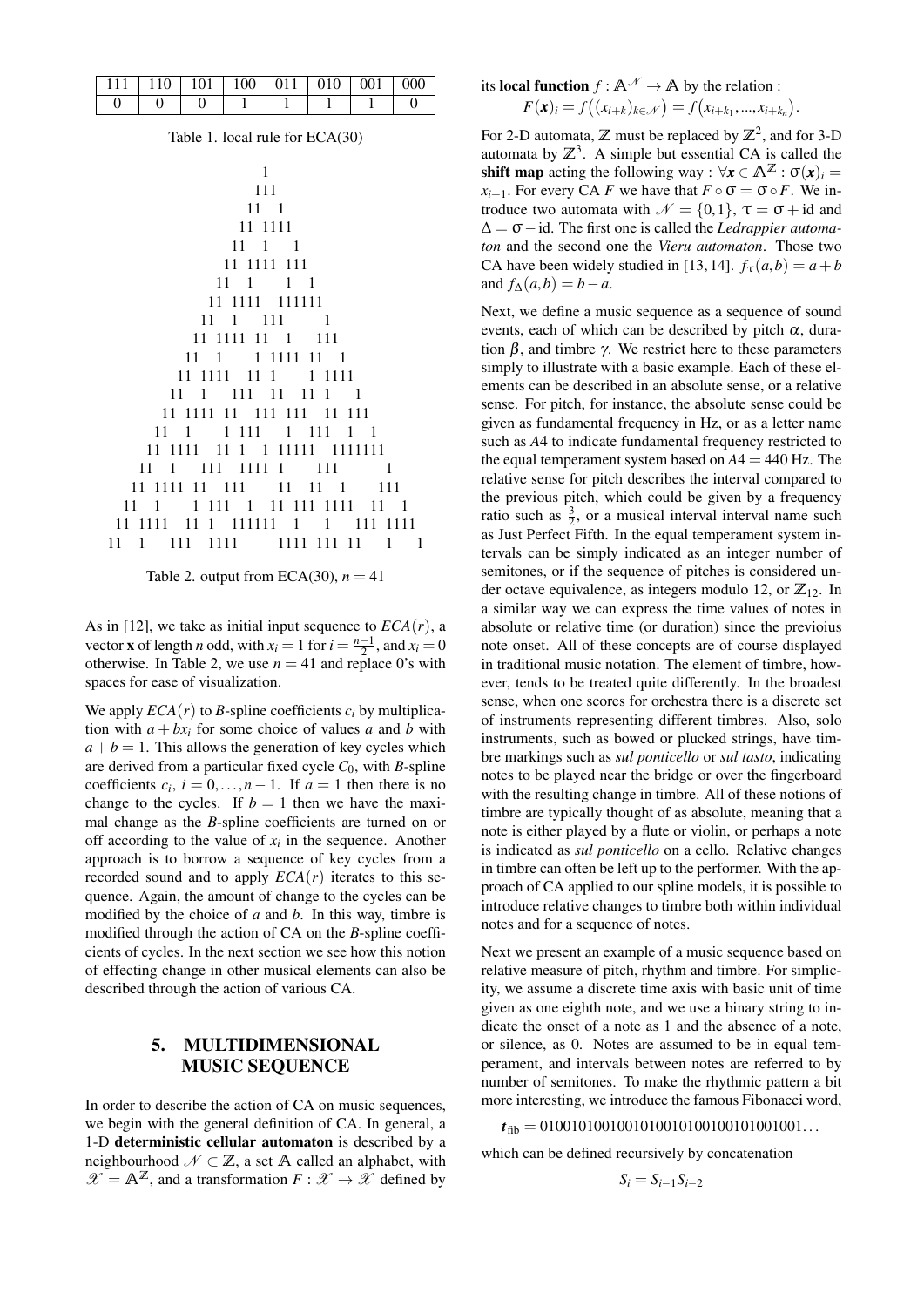with  $S_0 = 0$  and  $S_1 = 01$ . This Fibonacci word is a Sturmian sequence, which means that it is aperiodic and balanced (having precisely  $n+1$  distinct factors, or subwords, of length *n* for any positive integer *n*.) Also, let 1 be the constant sequence of 1's, so that  $t_{\text{fib}}+1$ , with addition mod 2, is the complement to  $t_{\text{fib}}$ .

Now we define two music sequences *x* and *y* by first specifying pitch and rhythm. Suppose that the pitch of *x* simply alternates between *C* and *E* four semitones higher. As a relative pitch sequence we would then have

$$
\alpha_{\boldsymbol{x}}=\{4,-4,4,-4,\ldots\}.
$$

Suppose also that the onsets of the notes for *x* are given by the 1's in the sequence  $t_{\text{fib}} + 1$ . Then the relative sequence of note durations for  $x$ , in numbers of eighth notes, is

$$
\beta_{\mathbf{x}} = \{2, 1, 2, 2, 1, 2, \ldots\}.
$$

Now suppose that the pitch of *y* simply increases by major thirds, starting with  $B$ *b*, so that the relative pitch sequence is

$$
\alpha_{y} = \{4, 4, 4, \ldots\},\
$$

and that the onsets for the notes in *y* are given by the sequence  $t_{\text{fib}}$ . Then the relative sequence of note durations for *y* is

$$
\beta_{\mathbf{y}} = \{3, 2, 3, 3, 2, 3, \ldots\}.
$$

The sequences  $x$  and  $y$  are realized on the staff in figure [3,](#page-4-0) allowing for octave equivalence. In this example we can think of *x* and *y* as two initial subjects which are then modified using  $\Delta$  and  $\tau$  to produce (very simple) countersubjects which enter one measure later in upper part of the staff. Also note: the starting pitches in each voice are somewhat arbitrary, the focus being on relative pitch in the sequences. (See figure [3.](#page-4-0))

Next, we need to describe the timbre for *x* and *y*. Suppose we choose an initial wave form, based on a single cycle  $C_0$ , such as the one at the top in figure [4.](#page-5-0) Such a cycle can be used with a simple envelope to specify one note at a given fundamental frequency or pitch. The simplest case would be to use this one cycle for all the notes in the example, so that the relative change in timbre is zero, or no change. This would mean the timbre sequence

$$
\gamma_{\mathbf{x}}=\gamma_{\mathbf{y}}=\{0,0,0,\ldots\}.
$$

Can we change the timbre by indicating a single value to replace 0? Typically timbre is much more complicated, but to continue this basic example, we could simply adjust one *B*-spline coefficient. For example, suppose we adjust  $c_r$ for a fixed choice of *r*, with  $0 < r < n-1$ , by some small non-zero value. If we continue to do this, making small changes to  $c_r$  in the cycle  $C_0$  as we progress through the notes, we will have a sequence of notes with slightly different timbres and also a simple numeric sequence giving the relative changes in timbre. For example, let's suppose that

$$
\gamma_{\pmb{x}} = \{.01, .01, .01, \ldots\}
$$

and

$$
\gamma_{\mathbf{y}} = \{-.01, -.01, -.01, \ldots\}.
$$

Finally, consider the action of  $\Delta$  and  $\tau$  on  $x$  and  $y$ . Each action is applied to  $\alpha$ ,  $\beta$  and  $\gamma$ , by the local rules:

$$
\Delta(\boldsymbol{x})_i = \boldsymbol{x}_{i+1} - \boldsymbol{x}_i \text{ and } \tau(\boldsymbol{x})_i = \boldsymbol{x}_i + \boldsymbol{x}_{i+1}.
$$

When CA are used on various musical elements, the action splits.



Figure 2. CA action splitting

In the case of pitch, we see that

$$
\Delta(\alpha_{\mathbf{x}}) = \{-8, 8, -8, 8, \ldots\}, \tau(\alpha_{\mathbf{x}}) = \{0, 0, 0, \ldots\},
$$
  

$$
\Delta(\alpha_{\mathbf{y}}) = \{0, 0, 0, \ldots\}, \text{ and } \tau(\alpha_{\mathbf{y}}) = \{8, 8, 8, \ldots\}.
$$

In the case of rhythm, we apply the rule directly to the binary sequence and use addition mod 2, which gives the same result for all four:

$$
\Delta(\beta_{\mathbf{x}}) = \Delta(\beta_{\mathbf{y}}) = \tau(\beta_{\mathbf{x}}) = \tau(\beta_{\mathbf{y}})
$$

$$
= \{1, 1, 0, 1, 1, 1, 1, 0, \ldots\}.
$$

In the case of timbre, we have:

$$
\Delta(\gamma_{\mathbf{x}}) = \{0, 0, 0, \ldots\} = \Delta(\gamma_{\mathbf{y}}),
$$
  
\n
$$
\tau(\gamma_{\mathbf{x}}) = \{.02, .02, .02, \ldots\} \text{ and}
$$
  
\n
$$
\tau(\gamma_{\mathbf{y}}) = \{-.02, -.02, -.02, \ldots\}.
$$

The above is illustrated in the following very simple multidimensional musical fragment in figure [3.](#page-4-0)

<span id="page-4-0"></span>Figure 3. Multidimensional example

## 6. PROBABILISTIC AND OTHER TYPES OF CA

We saw in the application of  $ECA(r)$  to *B*-spline coefficients that it can be useful to choose constants *a* and *b* to form a multiplier other than simply 0 or 1 to produce changes. This approach can be taken a step further by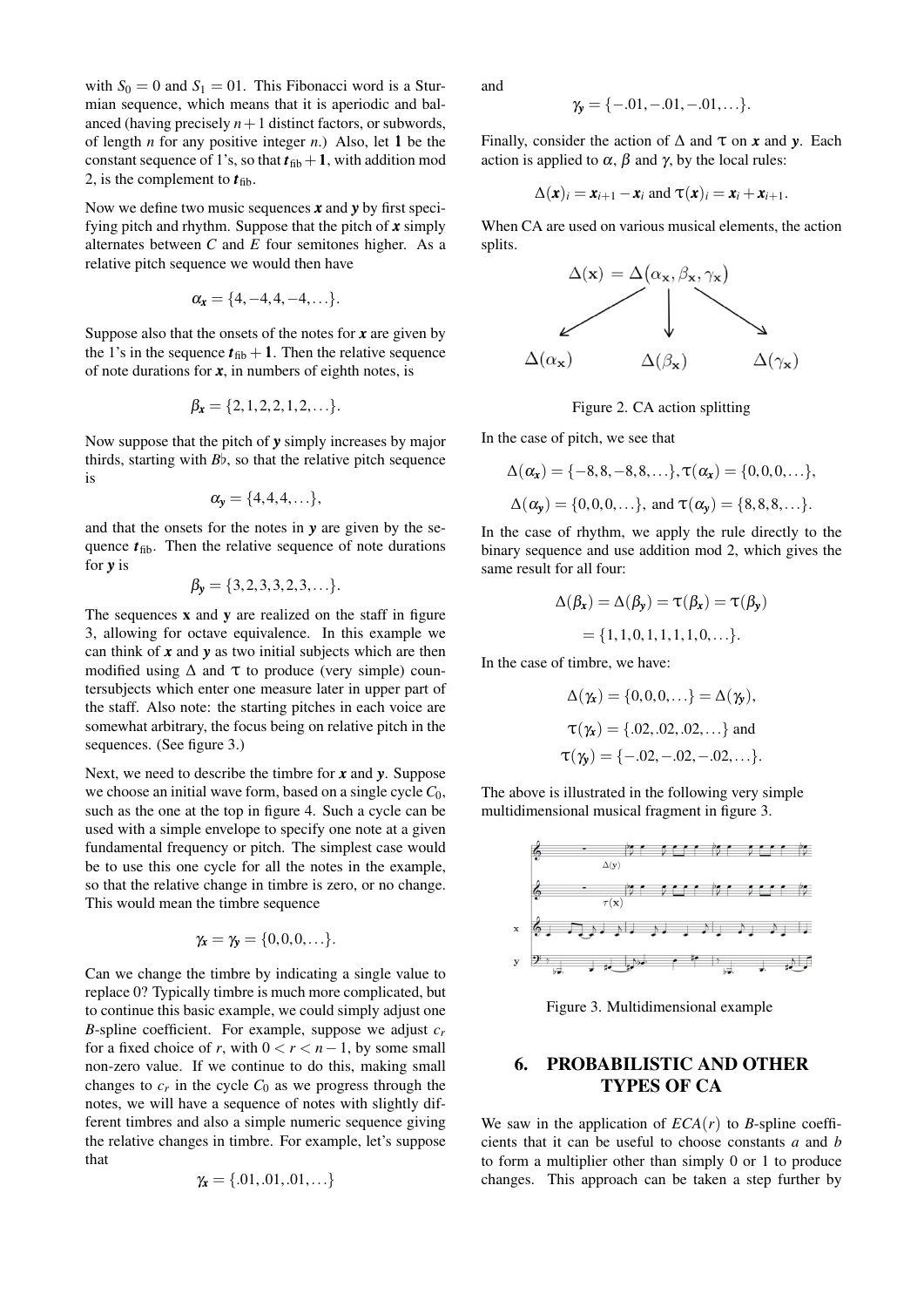introducing random variables into the CA computations, which are called probabilistic cellular automata. We introduce here the probabilistic versions of  $\Delta$  and  $\tau$  called  $\Delta_{\varepsilon}$ and  $\tau_{\varepsilon}$ . The idea is simply to perform the local rule update with probability  $1 - \varepsilon$ . For example, the process of updating the *n B*-spline coefficients of one cycle now involves a sequence of flips of a biased coin, with probability of Heads being  $1 - \varepsilon$ . For each coefficient, the output will be determined by the (deterministic) CA if the flip is Heads, and otherwise the coefficient is not updated. Hence the number of *B*-spline coefficients which experience a change in this process is a binomial random variable.

We can also add small perturbations *p* to the *B*-spline coefficients to obtain further probabilistic CA's. For example, define  $\Delta_{\varepsilon,p}$  to have the same function as  $\Delta_{\varepsilon}$ , except that when the local rule is applied we are also adding a small value, or perturbation, *p* to the *B*-spline coefficient. We can set *p* to be constant for a sequence of cycles generated from this CA, or we could also replace  $p$  by  $X_p$ , a random variable with uniform distribtion on the interval  $[-p, p]$ . Thus the CA  $\Delta_{\varepsilon, X_p}$  would have local rule applied to any *B*-spline coefficient with probability  $1 - \varepsilon$  give as:

$$
c_i' = c_i - c_{i-1} + X_p
$$

where  $X_p \in [-p, p]$ .

In figure [4](#page-5-0) we show the comparison of  $\Delta$  and  $\Delta_{\varepsilon}$  applied to a cycle taken from a guitar pluck recording. Here we use the value  $\varepsilon = 0.2$ .

We can also define the automata  $\Gamma$ , similar to  $\tau$  by

$$
\Gamma(\mathbf{x})_i = f_{\Gamma}(x_{i-1}, x_i, x_{i+1}) := \frac{x_{i-1} + x_i + x_{i+1}}{3}.
$$

We describe its action on cells :



Again, Γ behaves as an inverse comb filter on the signal values generated by the spline function, on the portion of one cycle which has uniform knot sequence. We illustrate the differences between  $\Gamma$  and  $\Gamma_{\varepsilon, X_p}$  on the same initial cy-cle in figure [5,](#page-6-6) with values  $\varepsilon = 0.2$  and  $p = 0.3$ .



<span id="page-5-0"></span>Figure 4. One cycle evolving through  $\Delta$  and  $\Delta_{\epsilon}$ 

#### 6..1 Cycle Interpolation (CI) Types

A nice model of synthesized sound can be developed from these ideas. We begin with one cycle  $C_0$ , perhaps taken from a recorded sound or generated with sinusoids, or a particular selection of initial *B*-spline coefficients. Such a cycle can be thought of on the level of one grain, in comparison to granular synthesis. Next, specify an envelope, which can also be borrowed from an actual recorded sound, or can be formed as ADSR or other methods. The waveform is then generated from these intial data by the use of CA and CI. This assumes a choice of the placement of key cycles (regular or otherwise) with all intermediate cycles to be generated by CI. Finally, the CI process also involves the choice of meta-splines, cubic or linear for instance. If the CA is  $\tau$ , then the iteration of cycles  $C_i = \tau(C_{i-1})$ . Thus, the gradual evolution of timbre is formed by both CA and CI. We will refer to the sequence of cycles generated by the above method as *Type I*. As a special case, one could also apply this method to every cycle of a sequence, with no CI. In figure [6](#page-6-7) cycles 0, 5 and 10 are key cycles, and the rest use CI with piecewise linear meta-splines. Cycle 0 is taken from an audio sample of a guitar pluck at roughly A440, and cycles 5 and 10 are iterates of this cycle using the automata  $\Gamma_{\varepsilon}$  defined above.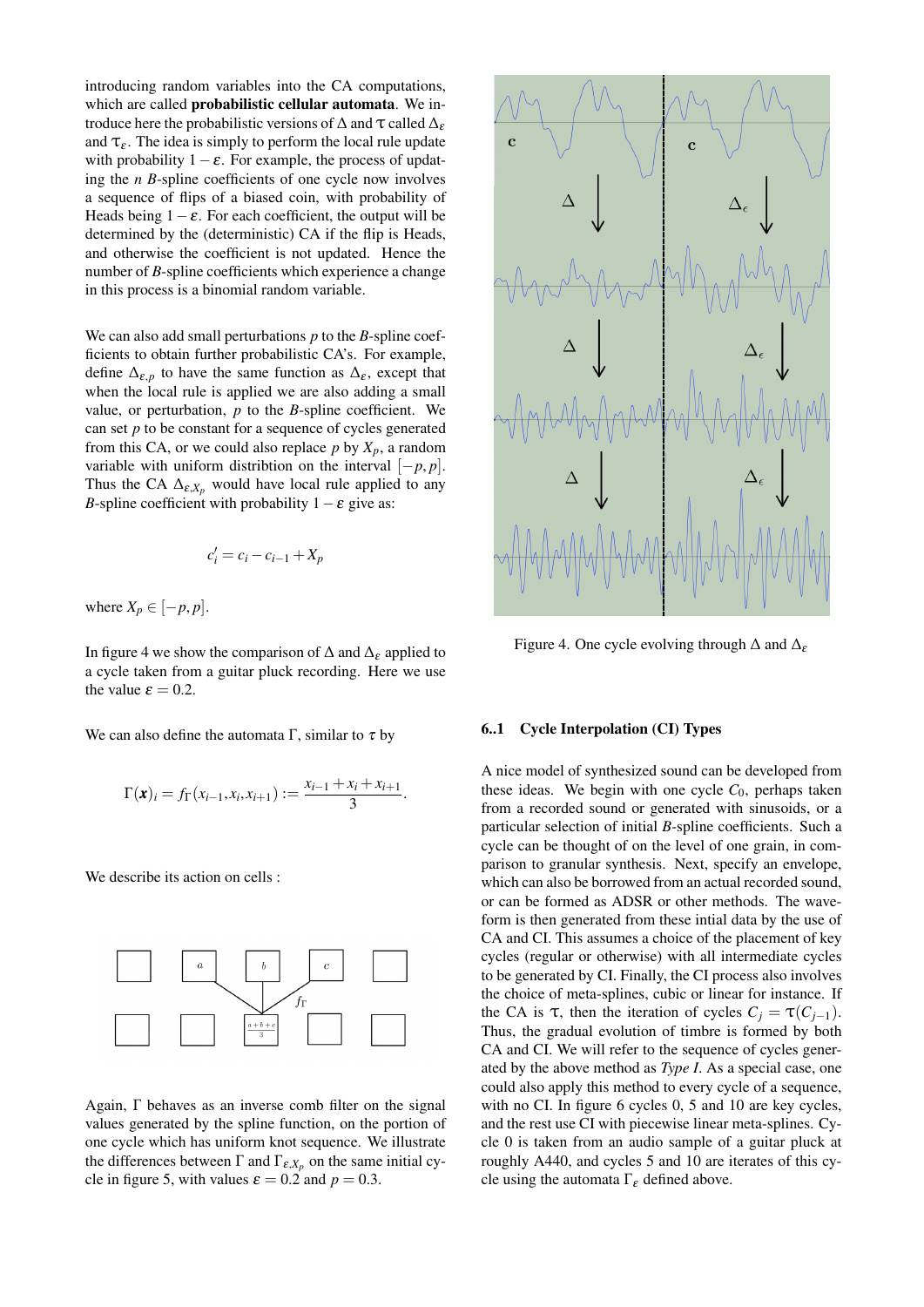

<span id="page-6-6"></span>Figure 5. One cycle evolving through  $\Gamma$  and  $\Gamma_{\varepsilon}$ *x<sub>p</sub>* 



<span id="page-6-7"></span>Figure 6. Type I CA with CI example

#### 6..2 Higher scale action

In the above we have applied the CA as a local rule acting on one cycle's *B*-spline coefficients. We can also instead apply this local rule across cycles but focusing on one *B*spline coefficient. For instance, the rule to change the *i th B*-spline coefficient  $c_i^j$  of cycle  $C_j$  could use the triple of coefficients

$$
c_i^{j-1}, c_i^j, c_i^{j+1}.
$$

Doing this for all *i* = 0,...,*n*−1, and *j* = 1,...,*n*−2 we can modify a sequence of cycles. This can be applied either to the key cycles, or to an entire sequence of cycles.

This can be interesting to apply to an initial sequence which was not of Type I. This allows the set of key cycles *K* now to be generated by any process, whether they are taken from various audio samples, or specific basis choices, or random. Call this intial sequence  $K_0$ . Then we can iterate the CA to form new sets of key cycles  $K_r$ , and in turn generate new sequences of cycles by CI. A sound sample generated in this way will be called *Type II*. As with Type I, we also have the special case where there is no CI, or equivalently every cycle is key.

## 7. CONCLUSIONS

We saw that this work takes its origin from the concrete context of UPISketch. The CA were already used on pitches and rhythms to generate new material, starting from an initial configuration. We presented here an approach to generate audio signals with evolution of cycles. The method of combining cellular automata and cycle interpolation is capable of modeling timbres which are close to realistic sounds, such as musical instruments, and also designing new and interesting timbres. We have an implementation, using JUCE, to illustrate both the graphical and audio examples discussed in this paper. We are also motivated to contribute convincing audio examples in the UPISketch software, showing the design techniques presented in this paper. Further, this work continues the goal of exhibiting the multi-dimensional action of the CA on musical elements.

### 8. References

- <span id="page-6-0"></span>[1] Bourotte, R., Kanach, S., *UPISketch: The UPIC idea and its current applications for initiating new audiences to music*. Organised Sound, vol 24, no.3, 252- 260, 2019.
- <span id="page-6-1"></span>[2] Hajda, J., M., *The Effect of Dynamic Acoustical Features on Musical Timbre*. Analysis, Synthesis, and Perception of Musical Sounds, J.W. Beauchamp, editor, Springer, 2013, ISBN 10: 0-387-32496-8, pp 250-271.
- <span id="page-6-2"></span>[3] Donnadieu, S., *Mental Representation of the Timbre of Complex Sounds*. Analysis, Synthesis, and Perception of Musical Sounds, J.W. Beauchamp, editor, Springer, 2013, ISBN 10: 0-387-32496-8, pp 272-319.
- <span id="page-6-3"></span>[4] Steiglitz, K.: *A Digital Signal Processing Primer, with Applications to Digital Audio and Computer Music*, Addison-Wesley, (1996).
- <span id="page-6-4"></span>[5] Collins, N.: *SplineSynth: An Interface to Low-Level Digital Audio*. Proceedings of the Diderot Forum on Mathematics and Music, Vienna, 1999, ISBN 3-85403- 133-5, pp 49-61.
- <span id="page-6-5"></span>[6] Ardaillon, L., Degottex, G., Roebel, A.: *A multilayer F0 model for singing voice synthesis using a B-spline representation with intuitive controls*. Interspeech 2015, Sep 2015, Dresden, Germany. hal-01251898v2.